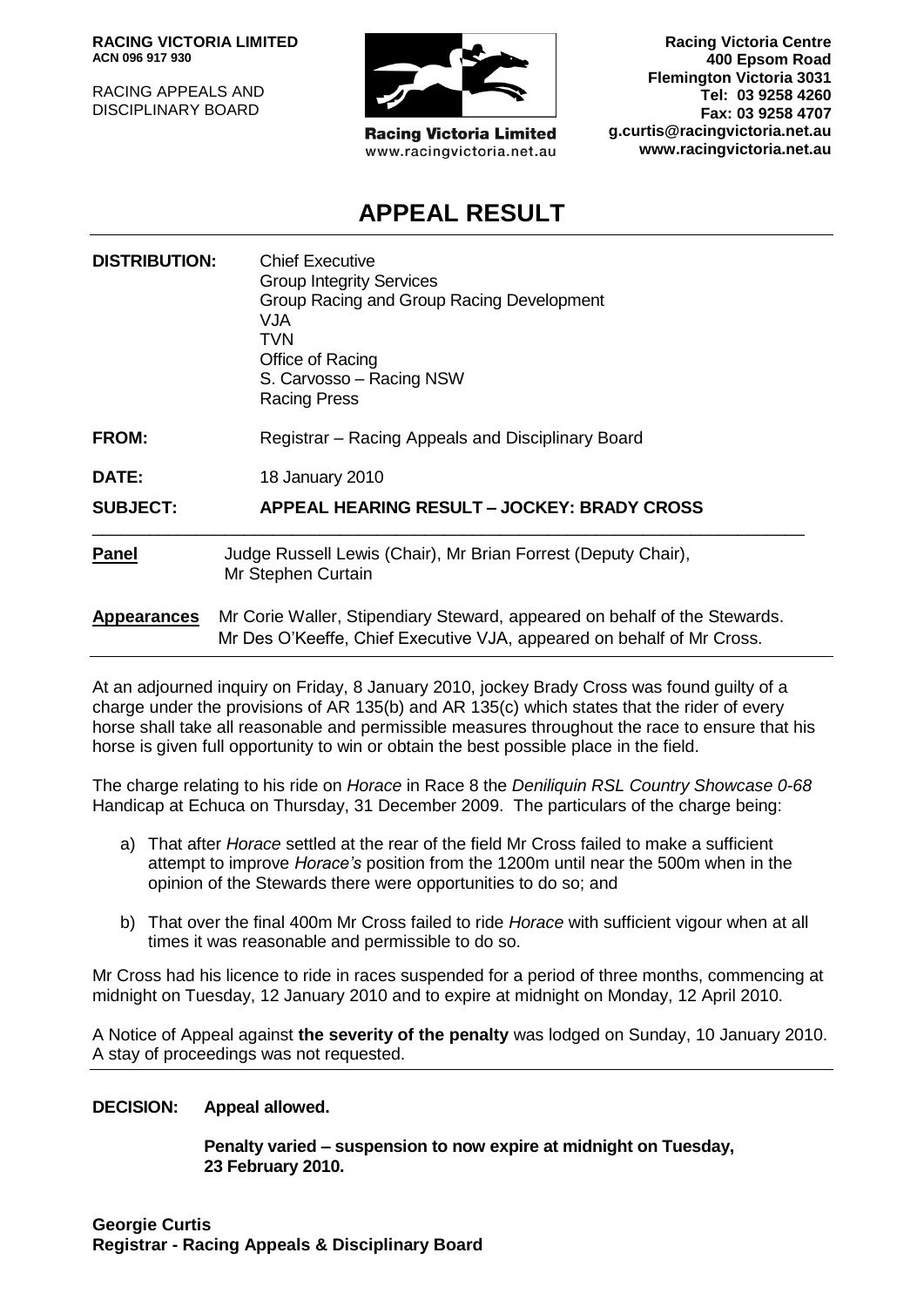# **TRANSCRIPT OF PROCEEDINGS**

## **RACING APPEALS AND DISCIPLINARY BOARD**

\_\_\_\_\_\_\_\_\_\_\_\_\_\_\_\_\_\_\_\_\_\_\_\_\_\_\_\_\_\_\_\_\_\_\_\_\_\_\_\_\_\_\_\_\_\_\_\_\_\_\_\_\_\_\_\_\_\_\_\_\_\_\_

## **HIS HONOUR JUDGE R.P.L. LEWIS, Chairman MR B. FORREST, Deputy Chairman MR S. CURTAIN**

## **EXTRACT OF PROCEEDINGS**

## **DECISION**

#### **JOCKEY: BRADY CROSS**

#### **MELBOURNE**

#### **MONDAY, 18 JANUARY 2010**

MR C. WALLER appeared on behalf of the Stewards

MR D. O'KEEFFE appeared on behalf of the Appellant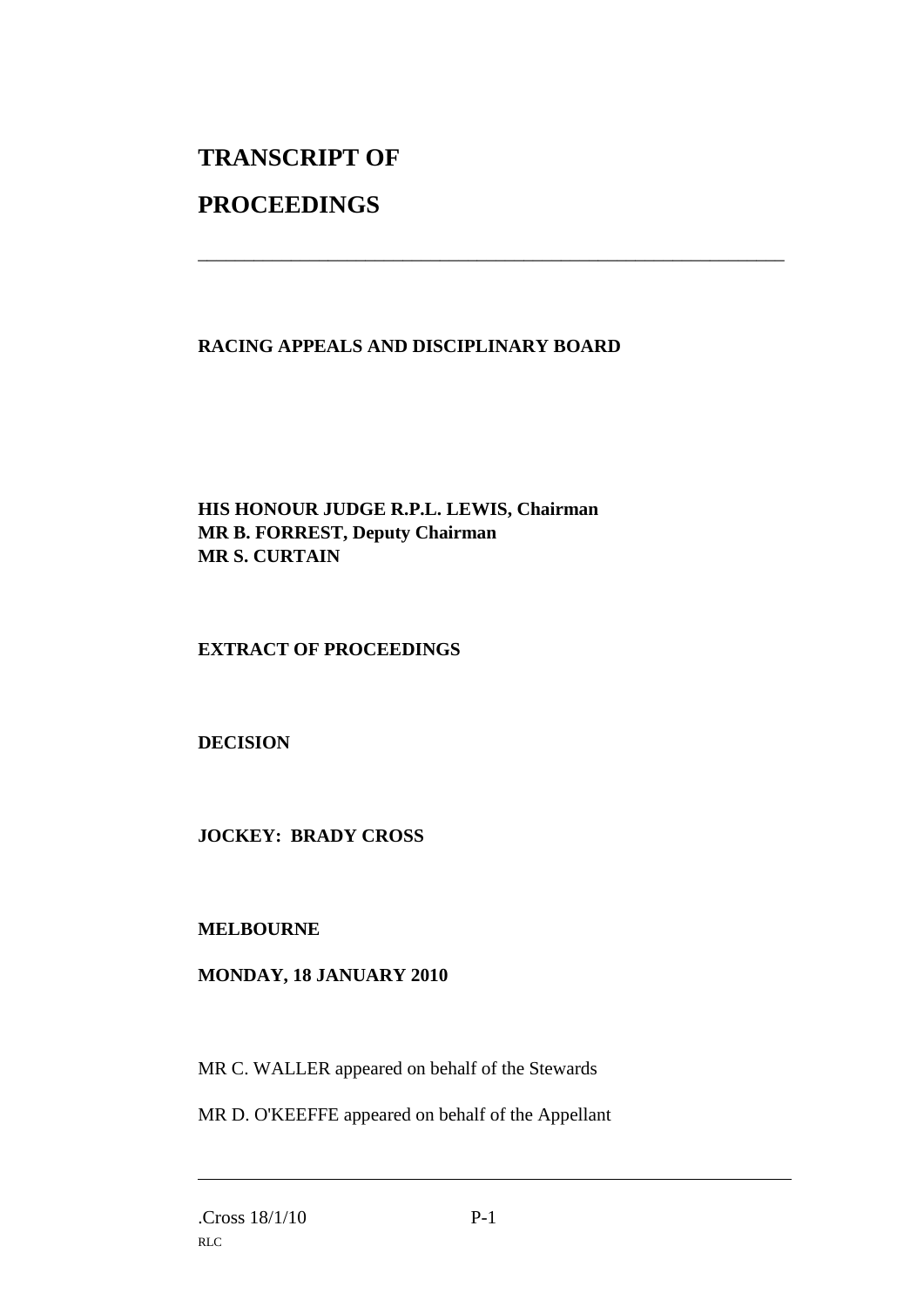CHAIRMAN: This is an appeal against the severity of the penalty imposed by the Stewards, wherein the Stewards suspended the appellant, Brady Cross, for a period of three months for failing to take all reasonable and permissible measures in the race in which he rode the horse, Horace.

The appellant has admitted that the specific allegations made by the Stewards, when they charged him, have been made out and therefore although the appeal is only one against severity, the Board does not think that any discount should be made for the fact that there may have been some explanations for the poor ride in those two specific parts of the race.

However, the Board is satisfied that mitigating factors have been made out. In particular, the Board is of the opinion - and this is of no fault of the Stewards because they did not have all the information before them - and satisfied that the appellant has in the past proved that he has an excellent record and further, the Board is satisfied that there are personal circumstances which warrant appellate intervention. That is to say, the appellant has a considerable weight problem and the longer he is out of action as a rider in races, the more difficult it will be for him to bring back his weight to a reasonable riding level. Of course, concomitant with the time out will be substantial financial loss.

The Board has also had regard to the precedents which have come before the Board on other occasions, noting in particular that Ben Melham on 28 October 2008 had his appeal dismissed when the Stewards had suspended him for two months for a similar charge, and in Melham's case, he had a prior